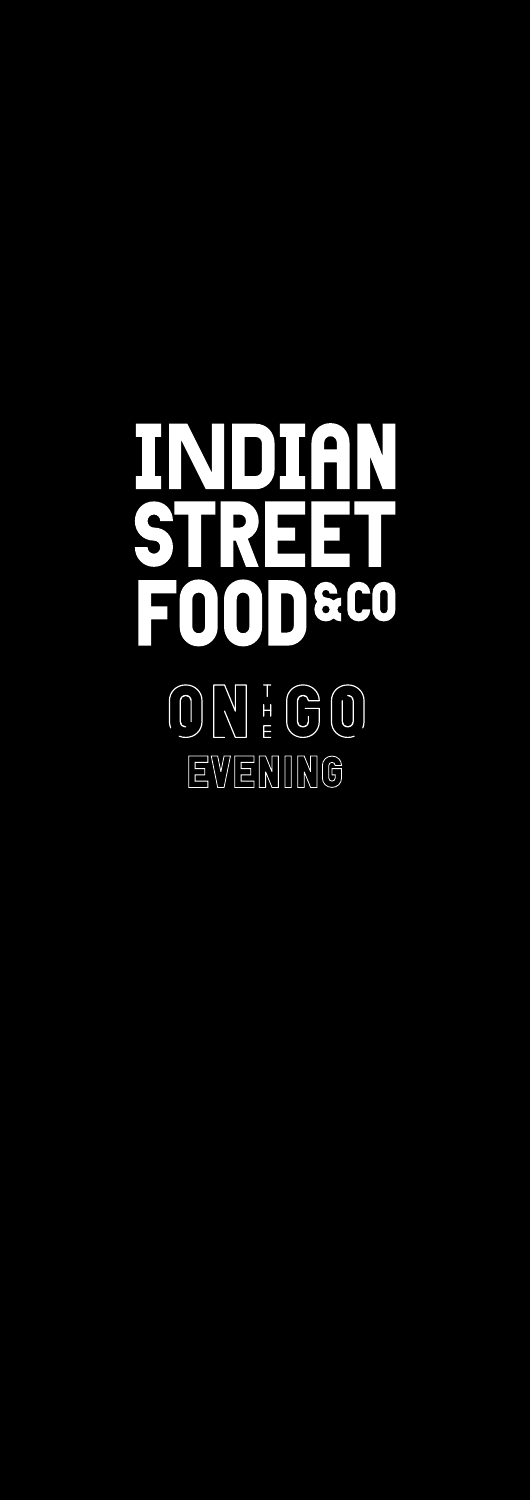

Lentil and rice crêpes with different fillings. Served with a tangy lentil soup (sambar), coconut chutney and tomato chutney. **125:-**

**Choose between**





Indian flat bread rolls with raw food mix, mint and pomegranate seeds. Comes with a coriander dip with yoghurt on the side.

> **119:- Choose between**





VEGGIE SAMOSAS

**Vegan, lactose free and gluten free options available. Please tell us about the allergies when you order.**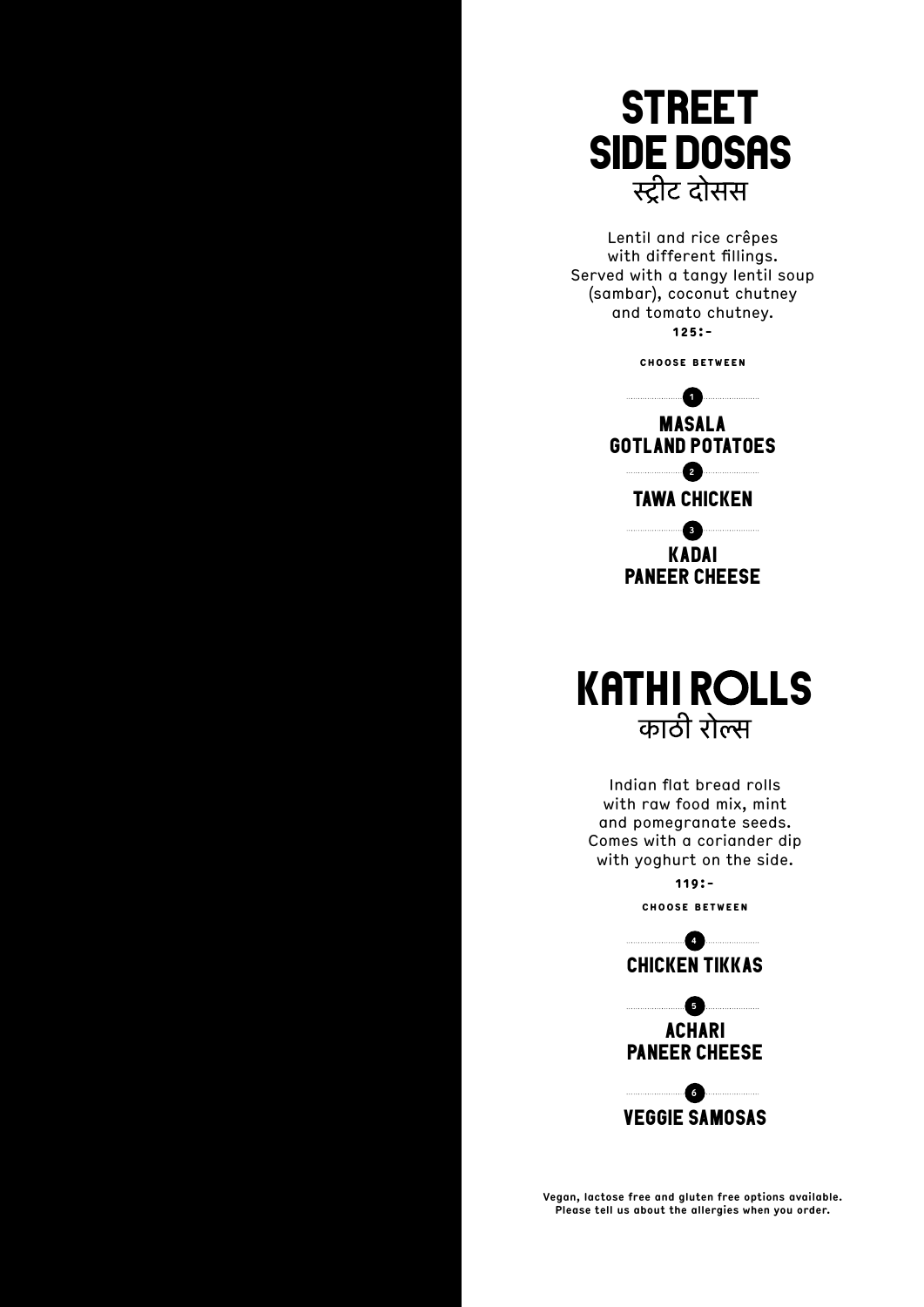

**Vegan, lactose free and gluten free options available. Please tell us about the allergies when you order.**

**Roti .... 29:-**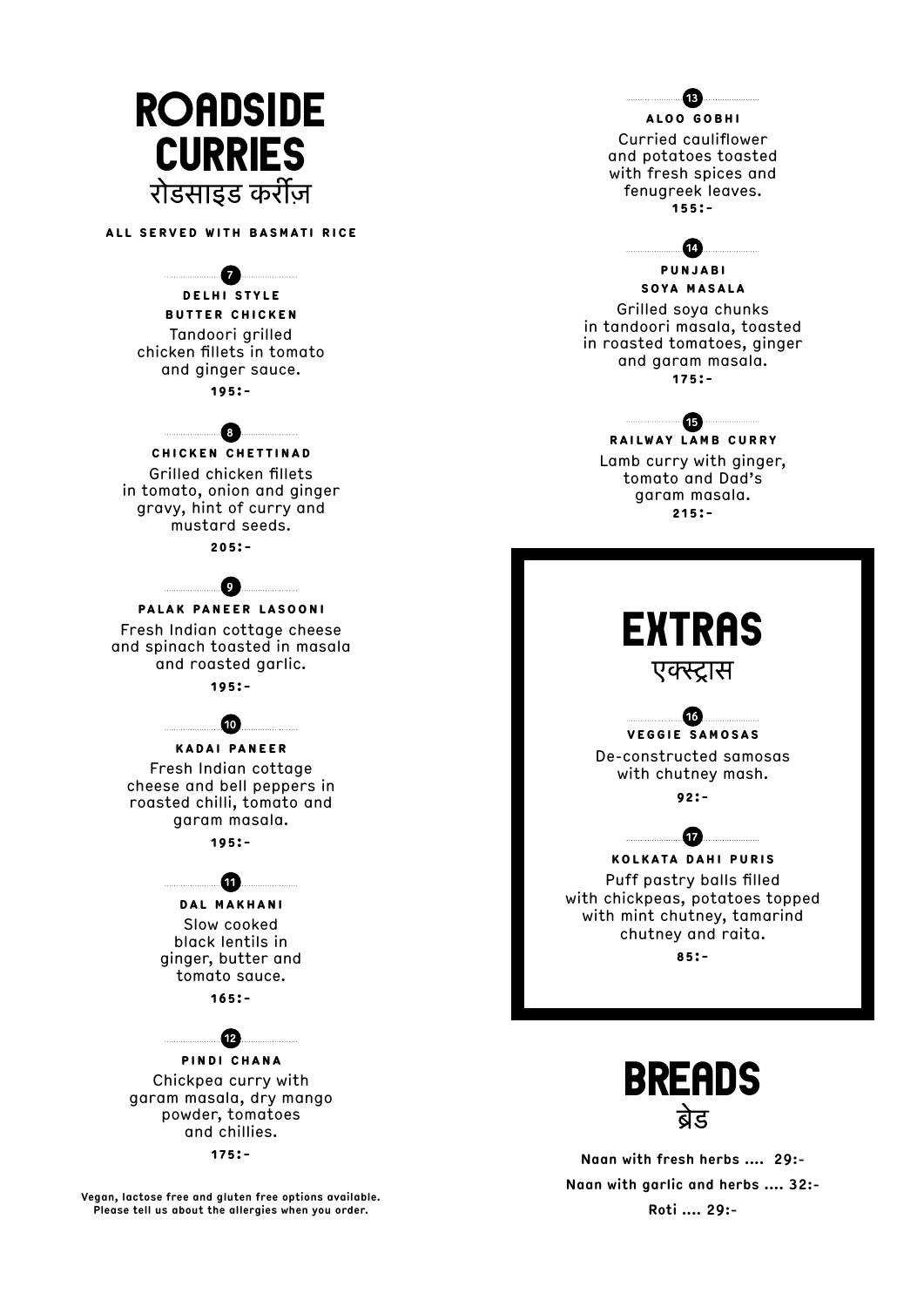





Basmati rice flavoured with choice of protein and whole masala mix.

Choose between :

CHICKEN / LAMB / JACKFRUIT



**Chawla's Malai Chicken 20**

White pepper cream grilled chicken fillets in creamy roasted garlic gravy. A speciality from Chawla's restaurant in Ludhiana city.

**195:-**



**Punjabi Chicken Masala**

Tandoori grilled chicken fillets in spicy north Indian style gravy.

**195:-**



Lamb curry flavoured with mustard and spinach gravy and spices. **215:-**



## **23**

**Meethi Murg** Grilled chicken fillets tossed with fenugreek leaves, ginger, garlic and pan roasted spices.

**205:-**

Indian Street Food & Co 202205



**Lassi .... 45: mango and cardamom**

**Ginger beer .... 55:-**

**Juices .... 40:-**

**Soft drinks .... 30:-**

**Alcohol free beer .... 55:-**



**Wine red .... 85:-/345:- Wine white .... 95:-/395:- Wine rosé\* .... 95:-/405:- \*in summer**



**Beer on tap .... 75–82:- Beer in bottle .... 69:-**